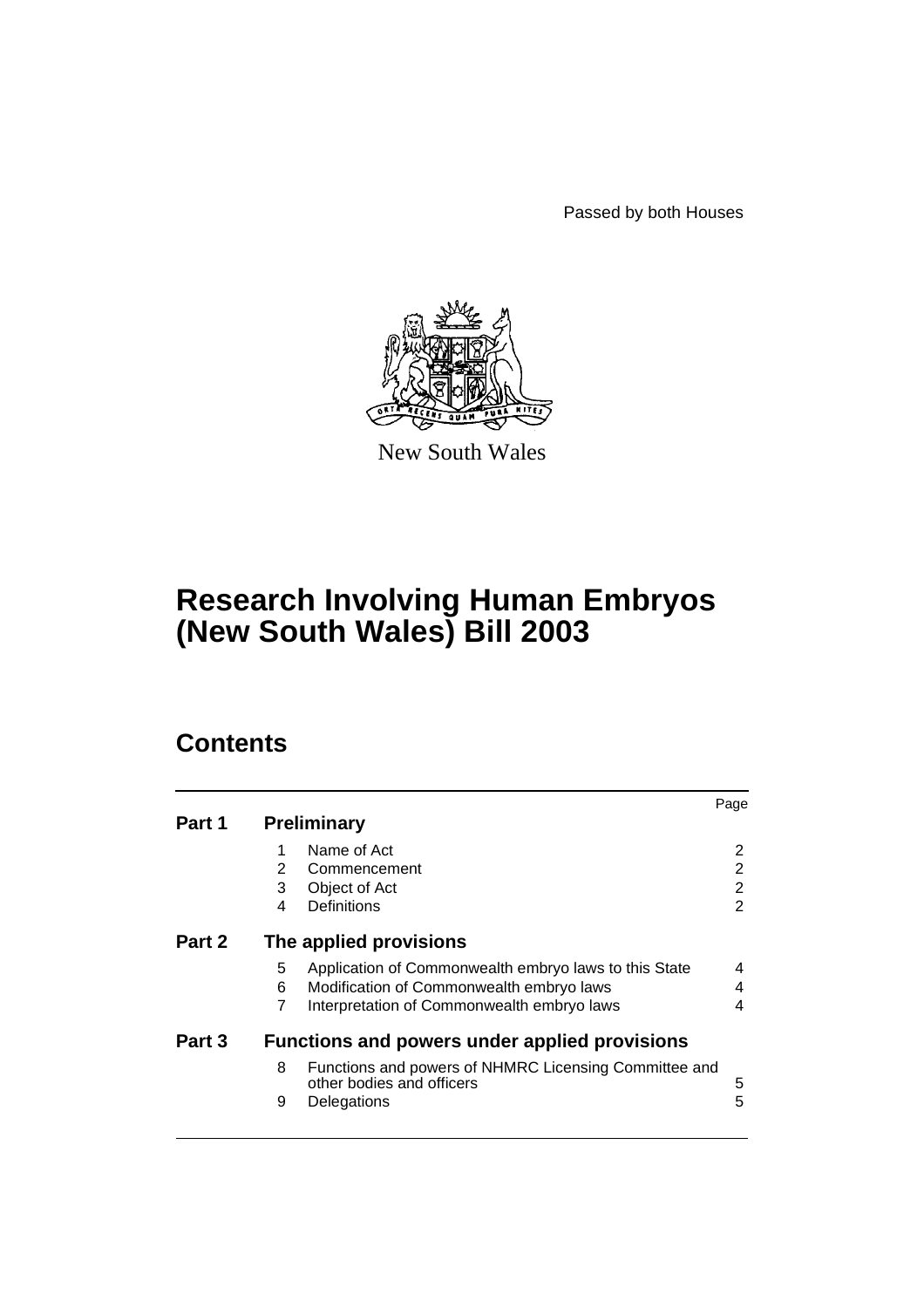Research Involving Human Embryos (New South Wales) Bill 2003

**Contents** 

|        |                            |                                                                                                 | Page           |  |  |
|--------|----------------------------|-------------------------------------------------------------------------------------------------|----------------|--|--|
| Part 4 |                            | <b>Offences</b>                                                                                 |                |  |  |
|        |                            |                                                                                                 |                |  |  |
|        | 10                         | Object of this Part                                                                             | 6              |  |  |
|        | 11                         | Application of Commonwealth criminal laws to offences<br>against applied provisions             | 6              |  |  |
|        | 12                         | Functions and powers conferred on Commonwealth officers<br>and authorities relating to offences | 7              |  |  |
|        | 13                         | No double jeopardy for offences against applied provisions                                      | $\overline{7}$ |  |  |
| Part 5 | <b>Administrative laws</b> |                                                                                                 |                |  |  |
|        | 14                         | Application of Commonwealth administrative laws to applied<br>provisions                        | 8              |  |  |
|        | 15                         | Functions and powers conferred on Commonwealth officers<br>and authorities                      | 8              |  |  |
| Part 6 | <b>Miscellaneous</b>       |                                                                                                 |                |  |  |
|        | 16                         | Act to bind Crown                                                                               | 9              |  |  |
|        | 17                         | Things done for multiple purposes                                                               | 9              |  |  |
|        | 18                         | Reference in Commonwealth law to a provision of another<br>law                                  | 9              |  |  |
|        | 19                         | Fees and other money                                                                            | 9              |  |  |
|        | 20                         | Regulations                                                                                     | 9              |  |  |
|        | 21                         | Amendment of Federal Courts (State Jurisdiction) Act 1999<br>No 22                              | 9              |  |  |
|        | 22                         | Review of Act                                                                                   | 10             |  |  |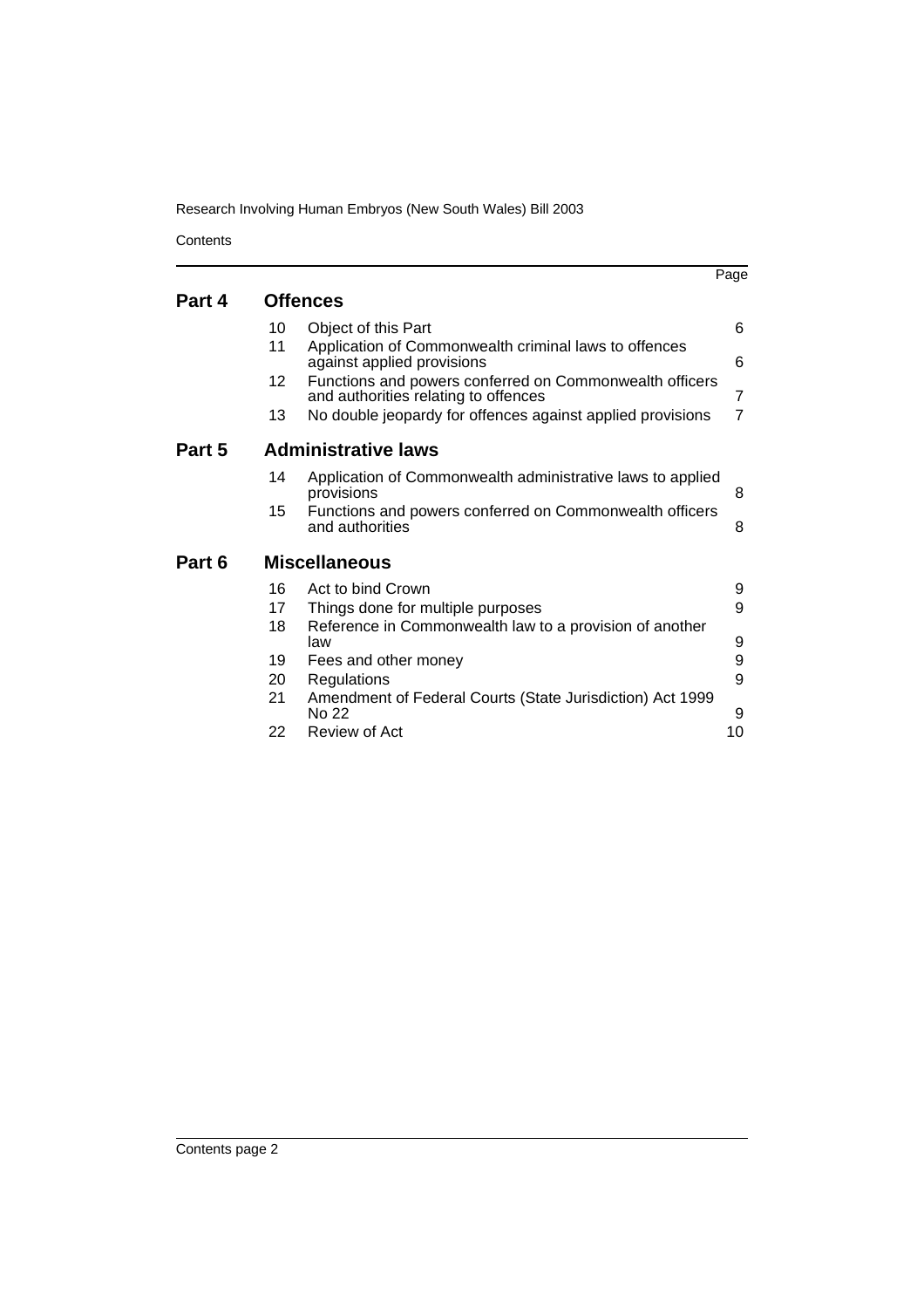*I certify that this PUBLIC BILL, which originated in the LEGISLATIVE ASSEMBLY, has finally passed the LEGISLATIVE COUNCIL and the LEGISLATIVE ASSEMBLY of NEW SOUTH WALES.*

> *Clerk of the Legislative Assembly. Legislative Assembly, Sydney, , 2003*



New South Wales

# **Research Involving Human Embryos (New South Wales) Bill 2003**

Act No , 2003

An Act to apply the *Research Involving Human Embryos Act 2002* of the Commonwealth as a law of this State; and for other purposes.

*I have examined this Bill, and find it to correspond in all respects with the Bill as finally passed by both Houses.*

*Chairman of Committees of the Legislative Assembly.*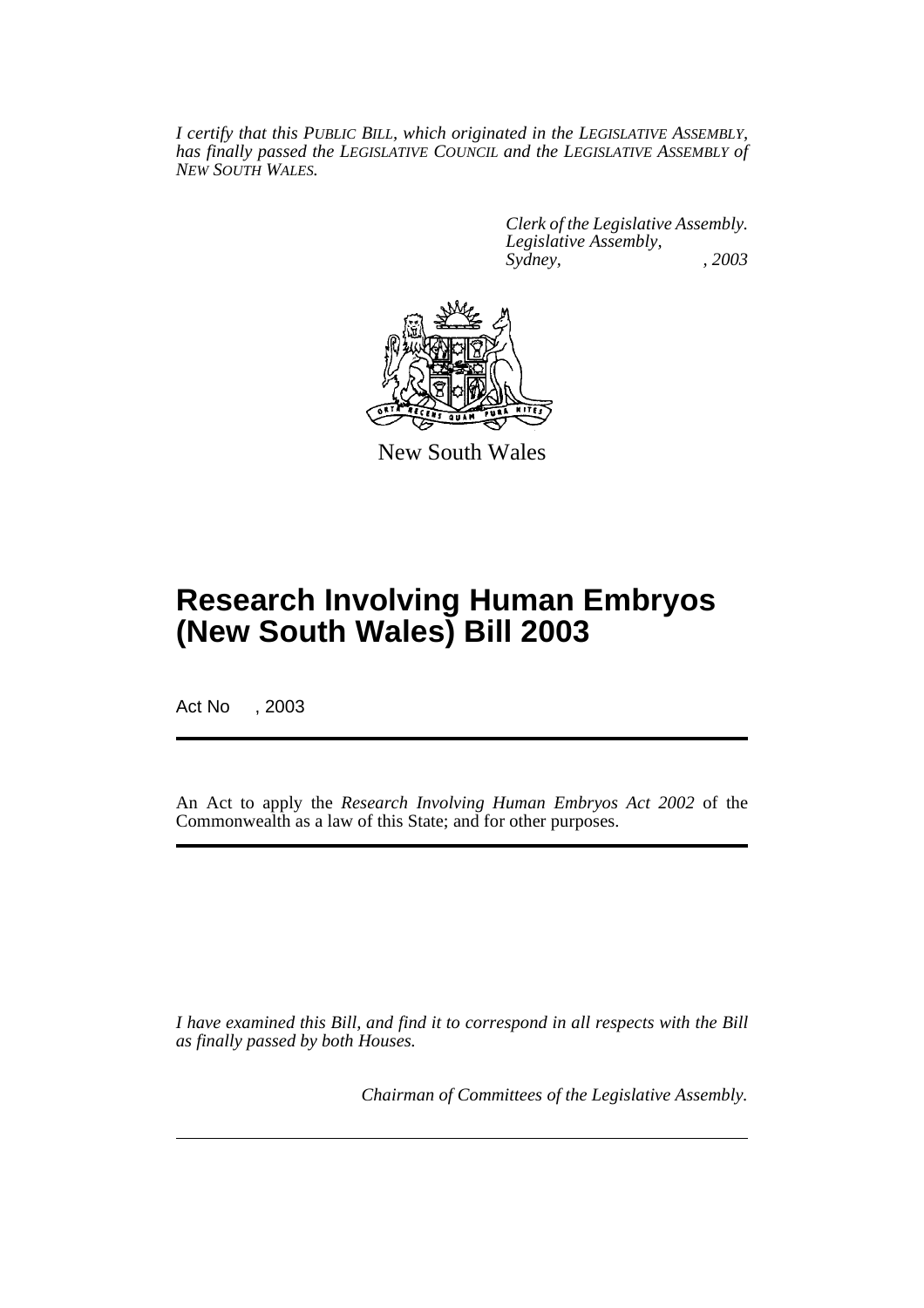Clause 1 Research Involving Human Embryos (New South Wales) Bill 2003

Part 1 Preliminary

## **The Legislature of New South Wales enacts:**

# <span id="page-3-1"></span><span id="page-3-0"></span>**Part 1 Preliminary**

## **1 Name of Act**

This Act is the *Research Involving Human Embryos (New South Wales) Act 2003*.

## <span id="page-3-2"></span>**2 Commencement**

This Act commences on a day or days to be appointed by proclamation.

## <span id="page-3-3"></span>**3 Object of Act**

- (1) The object of this Act is to adopt in this State a uniform Australian approach to the regulation of activities that involve the use of certain human embryos created by assisted reproductive technology.
- (2) For that purpose, this Act:
	- (a) applies the *Research Involving Human Embryos Act 2002* of the Commonwealth as a law of this State, and
	- (b) makes provision to ensure that the Commonwealth Act and the applied law of this State are administered on a uniform basis by the Commonwealth as if they constituted a single law of the Commonwealth.

## <span id="page-3-4"></span>**4 Definitions**

(1) In this Act:

*applied provisions* means the Commonwealth embryo laws that apply as a law of this State because of section 5, including any modification under section 6.

*Commonwealth administrative laws* means the following Acts and regulations of the Commonwealth:

- (a) the *Administrative Appeals Tribunal Act 1975* (excluding Part IVA),
- (b) the *Freedom of Information Act 1982*,
- (c) the *Ombudsman Act 1976*,
- (d) the *Privacy Act 1988*,
- (e) the regulations in force under any of those Acts.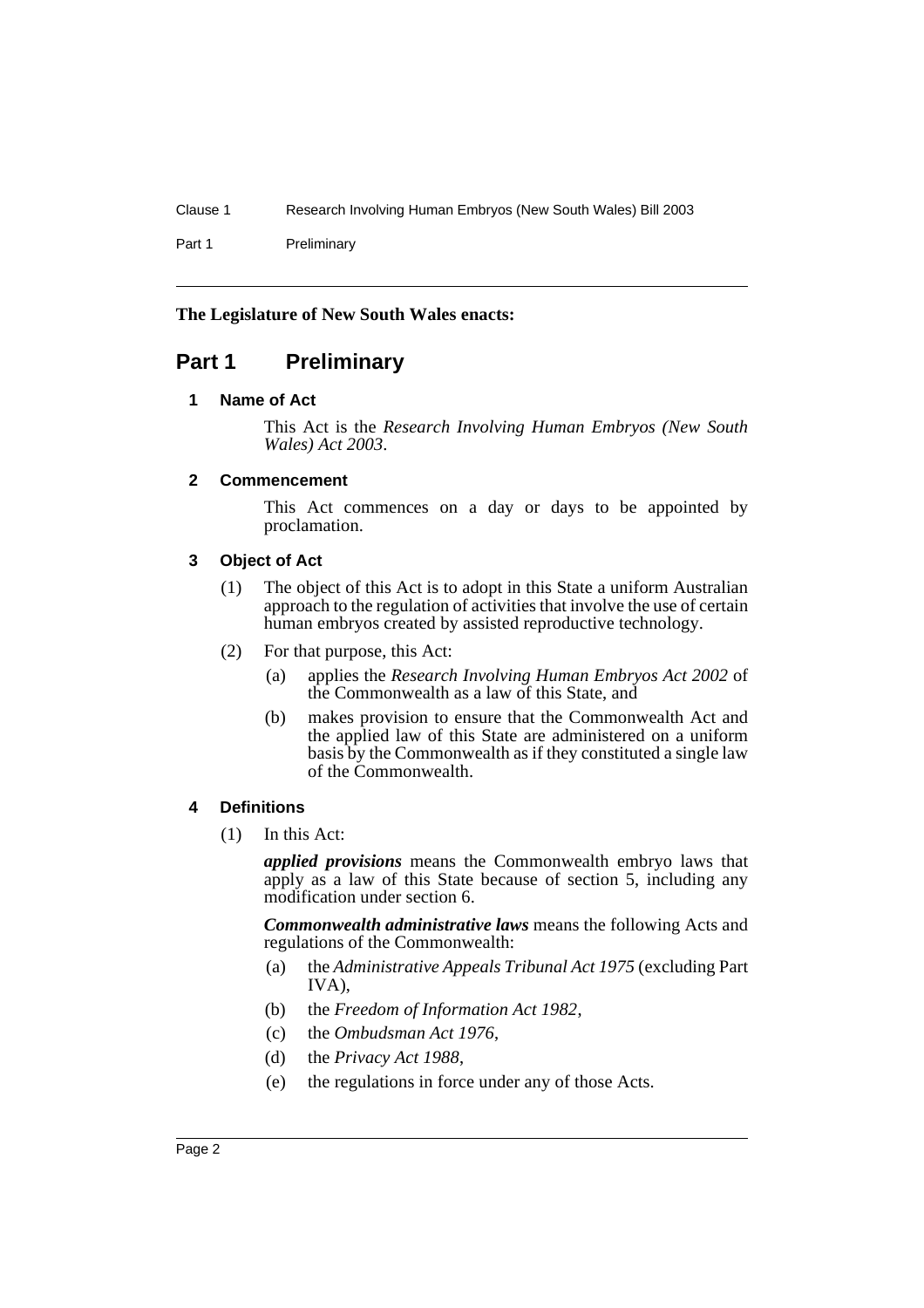Research Involving Human Embryos (New South Wales) Bill 2003 Clause 4

Preliminary **Part 1** 

*Commonwealth Embryo Act* means the *Research Involving Human Embryos Act 2002* of the Commonwealth.

*Commonwealth embryo laws* means:

- (f) the Commonwealth Embryo Act, and
- (g) all regulations in force under that Act.

*function* includes duty.

*modification* includes additions, omissions and substitutions.

*NHMRC Licensing Committee* means the Embryo Research Licensing Committee of the NHMRC established under the Commonwealth Embryo Act.

- (2) If an expression is defined in the Commonwealth Embryo Act and is also used in this Act, the expression as used in this Act has, unless the contrary intention appears, the same meaning as in that Act.
- (3) In this Act, a reference to a Commonwealth Act includes a reference to:
	- (a) that Commonwealth Act, as amended and in force for the time being, and
	- (b) an Act enacted in substitution for that Act and, if it is amended, as amended and in force for the time being.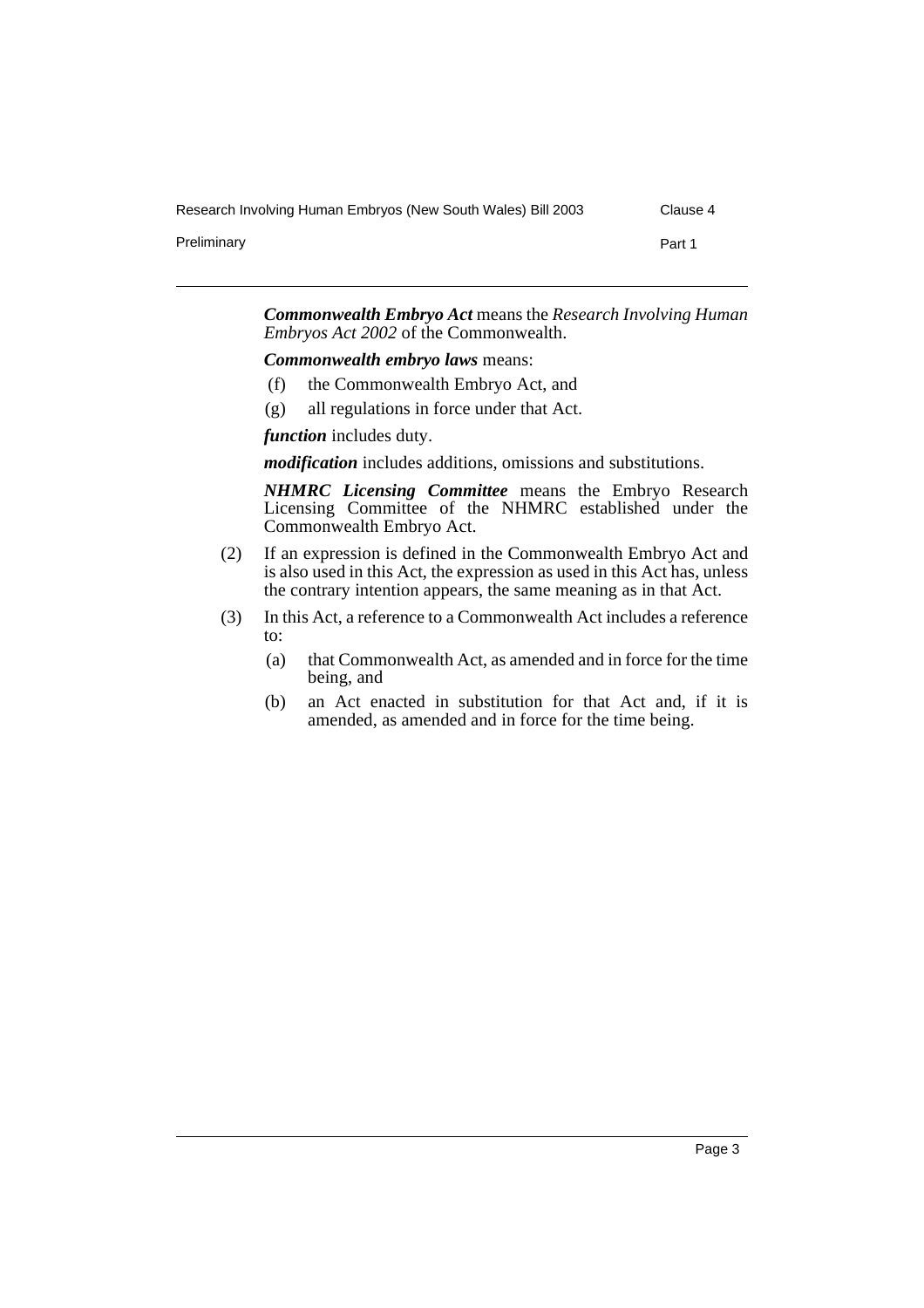Part 2 The applied provisions

# <span id="page-5-1"></span><span id="page-5-0"></span>**Part 2 The applied provisions**

#### **5 Application of Commonwealth embryo laws to this State**

- (1) The Commonwealth embryo laws, as in force for the time being and as modified by or under this Act, apply as a law of this State.
- (2) Those Commonwealth embryo laws so apply as if they extended to matters in relation to which this State may make laws:
	- (a) whether or not the Commonwealth may make laws in relation to those matters, and
	- (b) even though the Commonwealth embryo laws provide that they apply only to specified matters with respect to which the Commonwealth may make laws.

#### <span id="page-5-2"></span>**6 Modification of Commonwealth embryo laws**

- (1) The Commonwealth embryo laws are modified for the purposes of this Act by requiring a reference in section 26 (2) or  $4\overline{1}$  of the Commonwealth Embryo Act to the *Prohibition of Human Cloning Act 2002* of the Commonwealth to be read as including a reference to the *Human Cloning and Other Prohibited Practices Act 2003* of New South Wales.
- (2) The regulations under this Act may also modify the Commonwealth embryo laws for the purposes of this Act.
- (3) Without limiting subsection (2), the regulations may provide that the Commonwealth embryo laws apply under section  $\bar{5}$  (1) as if an amendment to the Commonwealth embryo laws:
	- (a) made by a law of the Commonwealth, and
	- (b) specified in the regulations,

had not taken effect.

#### <span id="page-5-3"></span>**7 Interpretation of Commonwealth embryo laws**

- (1) The *Acts Interpretation Act 1901* of the Commonwealth applies as a law of this State in relation to the interpretation of the applied provisions. That Act so applies as if the applied provisions were a Commonwealth Act or were regulations or other instruments under a Commonwealth Act, as the case requires.
- (2) The *Interpretation Act 1987* of New South Wales does not apply to the applied provisions.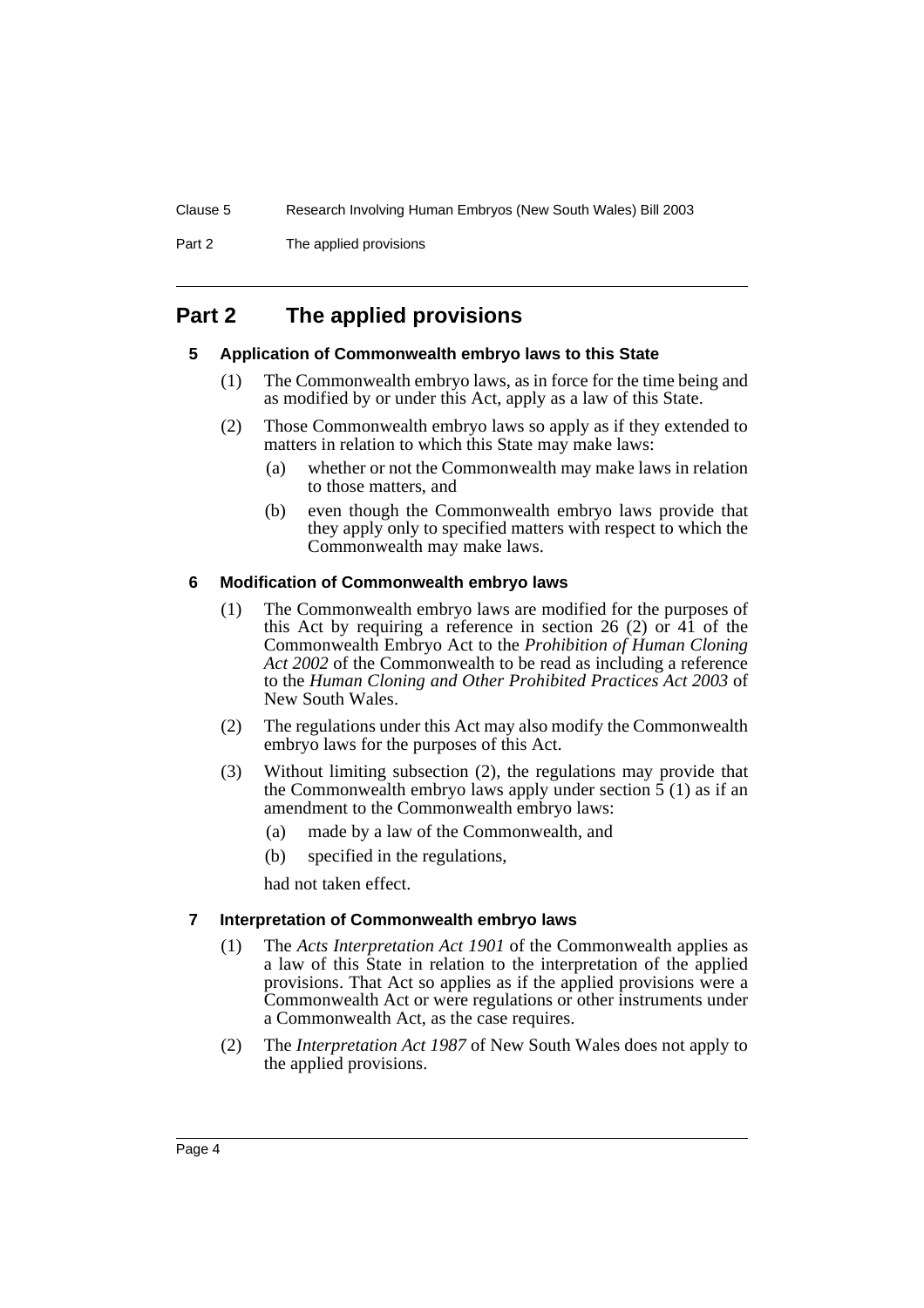| Research Involving Human Embryos (New South Wales) Bill 2003 | Clause 8 |
|--------------------------------------------------------------|----------|
| Functions and powers under applied provisions                | Part 3   |

# <span id="page-6-0"></span>**Part 3 Functions and powers under applied provisions**

#### <span id="page-6-1"></span>**8 Functions and powers of NHMRC Licensing Committee and other bodies and officers**

The NHMRC Licensing Committee, its Chairperson and members and other bodies and officers referred to in the applied provisions have the same functions and powers under the applied provisions as they have under the Commonwealth embryo laws, as those laws apply to the Commonwealth.

## <span id="page-6-2"></span>**9 Delegations**

Any delegation by the NHMRC Licensing Committee or by the Chairperson or member of that Committee under the Commonwealth Embryo Act is taken to extend to, and have effect for the purposes of, the corresponding provision of the applied provisions.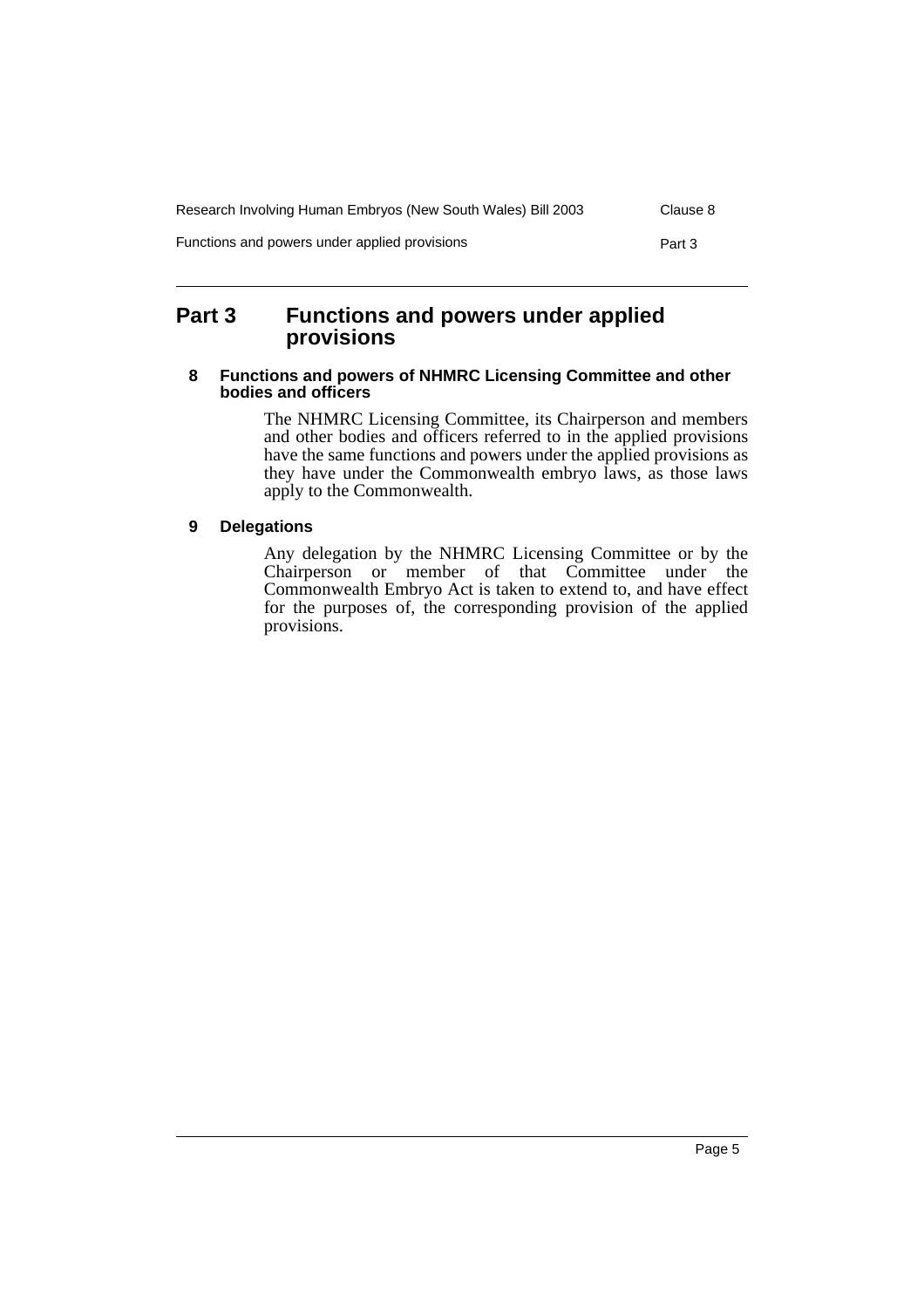#### Clause 10 Research Involving Human Embryos (New South Wales) Bill 2003

Part 4 Offences

# <span id="page-7-0"></span>**Part 4 Offences**

#### <span id="page-7-1"></span>**10 Object of this Part**

- (1) The object of this Part is to further the object of this Act by providing for an offence against the applied provisions to be treated as if it were an offence against a law of the Commonwealth.
- (2) The purposes for which an offence is to be treated as mentioned in subsection (1) include, for example (but are not limited to):
	- (a) the investigation and prosecution of offences, and
	- (b) the arrest, custody, bail, trial and conviction of offenders or persons charged with offences, and
	- (c) proceedings relating to a matter referred to in paragraph (a) or  $(b)$ , and
	- (d) appeals and reviews relating to criminal proceedings and to proceedings of the kind referred to in paragraph (c), and
	- (e) the sentencing, punishment and release of persons convicted of offences, and
	- (f) fines, penalties and forfeitures, and
	- (g) liability to make reparation in connection with offences, and
	- (h) proceeds of crime, and
	- (i) spent convictions.

#### <span id="page-7-2"></span>**11 Application of Commonwealth criminal laws to offences against applied provisions**

- (1) The relevant Commonwealth laws apply as laws of this State in relation to an offence against the applied provisions as if those provisions were a law of the Commonwealth and not a law of this State.
- (2) For the purposes of a law of this State, an offence against the applied provisions:
	- (a) is taken to be an offence against the laws of the Commonwealth, in the same way as if those provisions were a law of the Commonwealth, and
	- (b) is taken not to be an offence against the laws of this State.
- (3) Subsection (2) has effect for the purposes of a law of this State except as provided by the regulations under this Act.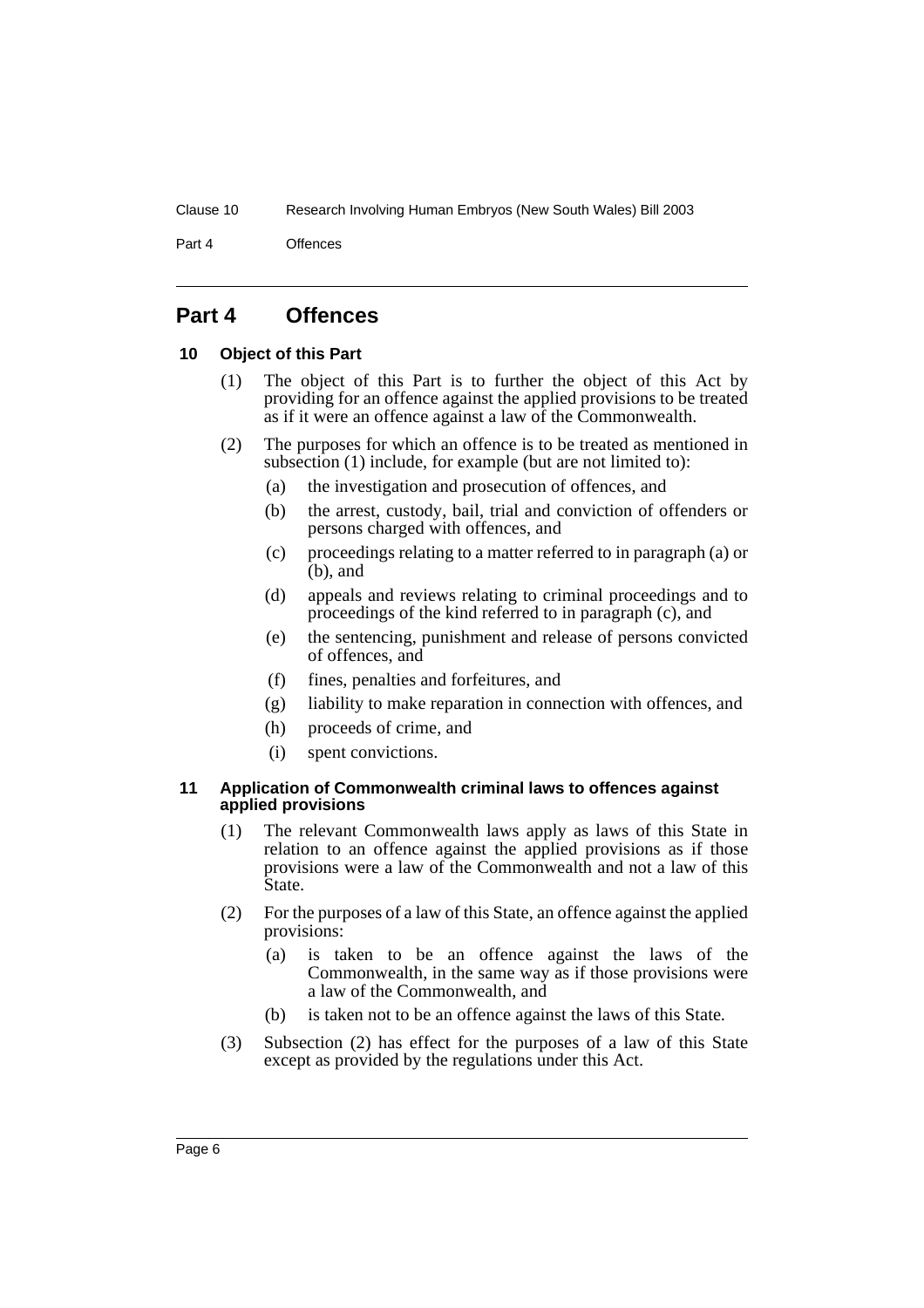| Research Involving Human Embryos (New South Wales) Bill 2003 | Clause 12 |
|--------------------------------------------------------------|-----------|
| <b>Offences</b>                                              | Part 4    |

#### <span id="page-8-0"></span>**12 Functions and powers conferred on Commonwealth officers and authorities relating to offences**

- (1) A Commonwealth law applying because of section 11 that confers on a Commonwealth officer or authority a function or power in relation to an offence against the Commonwealth embryo laws also confers on the officer or authority the same function or power in relation to an offence against the corresponding provision of the applied provisions.
- (2) In performing a function or exercising a power conferred by this section, the Commonwealth officer or authority must act as nearly as practicable as the officer or authority would act in performing or exercising the same function or power in relation to an offence against the corresponding provision of the Commonwealth embryo laws.

## <span id="page-8-1"></span>**13 No double jeopardy for offences against applied provisions**

If:

- (a) an act or omission is an offence against both the applied provisions and an offence against the Commonwealth embryo laws, and
- (b) the offender has been punished for that offence under those Commonwealth laws,

the offender is not liable to be punished for the offence under the applied provisions.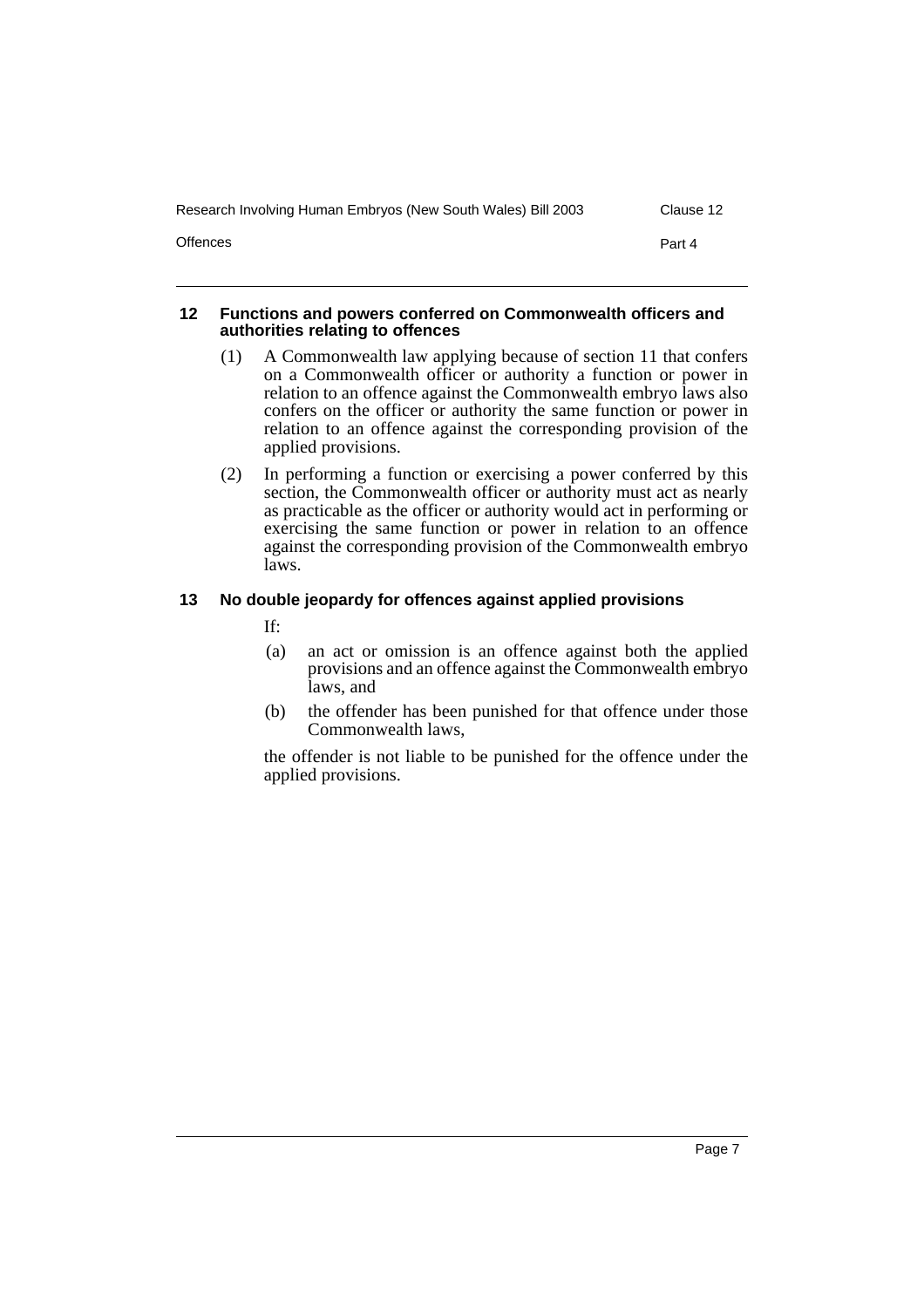Part 5 **Administrative laws** 

# <span id="page-9-0"></span>**Part 5 Administrative laws**

#### <span id="page-9-1"></span>**14 Application of Commonwealth administrative laws to applied provisions**

- (1) The Commonwealth administrative laws apply as laws of this State to any matter arising in relation to the applied provisions as if those provisions were a law of the Commonwealth and not a law of this State.
- (2) For the purposes of a law of this State, a matter arising in relation to the applied provisions:
	- (a) is taken to be a matter arising in relation to laws of the Commonwealth in the same way as if those provisions were a law of the Commonwealth, and
	- (b) is taken not to be a matter arising in relation to laws of this State.
- (3) Subsection (2) has effect for the purposes of a law of this State except as provided by the regulations under this Act.
- (4) Any provision of a Commonwealth administrative law applying because of this section that purports to confer jurisdiction on a federal court is taken not to have that effect.
- (5) For the purposes of this section, a reference in a provision of the *Administrative Appeals Tribunal Act 1975* of the Commonwealth (as that provision applies as a law of this jurisdiction) to the whole or any part of Part IVA of that Act is taken to be a reference to the whole or any part of that Part as it has effect as a law of the Commonwealth.

#### <span id="page-9-2"></span>**15 Functions and powers conferred on Commonwealth officers and authorities**

- (1) A Commonwealth administrative law applying because of section 14 that confers on a Commonwealth officer or authority a function or power also confers on the officer or authority the same function or power in relation to a matter arising in relation to the applied provisions.
- (2) In performing a function or exercising a power conferred by this section, the Commonwealth officer or authority must act as nearly as practicable as the officer or authority would act in performing or exercising the same function or power under the Commonwealth administrative law.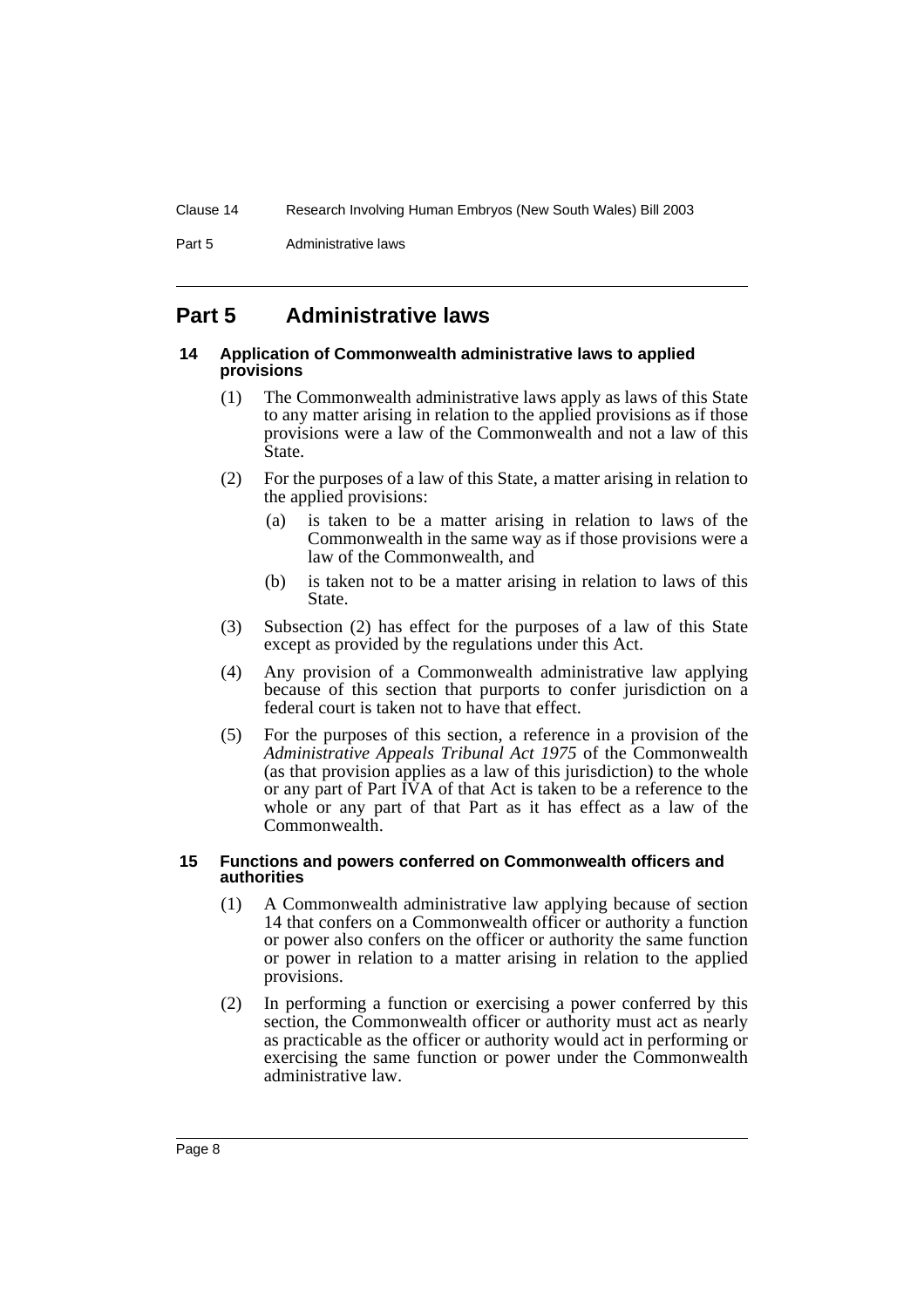Research Involving Human Embryos (New South Wales) Bill 2003 Clause 16

Miscellaneous Part 6

# <span id="page-10-0"></span>**Part 6 Miscellaneous**

#### <span id="page-10-1"></span>**16 Act to bind Crown**

This Act binds the Crown in right of New South Wales and, in so far as the legislative power of Parliament permits, the Crown in all its other capacities.

#### <span id="page-10-2"></span>**17 Things done for multiple purposes**

The validity of a licence, certificate or other thing issued, given or done for the purposes of the applied provisions is not affected only because it was issued, given or done also for the purposes of the Commonwealth embryo laws.

## <span id="page-10-3"></span>**18 Reference in Commonwealth law to a provision of another law**

For the purposes of sections 11 and 14, a reference in a Commonwealth law to a provision of that or another Commonwealth law is taken to be a reference to that provision as applying because of those sections.

#### <span id="page-10-4"></span>**19 Fees and other money**

All fees, penalties, fines and other money that, under the applied provisions, are authorised or directed to be payable by or imposed on any person (but not including an amount ordered to be refunded to another person) must be paid to the Commonwealth.

#### <span id="page-10-5"></span>**20 Regulations**

The Governor may make regulations, not inconsistent with this Act, for or with respect to any matter that by this Act is required or permitted to be prescribed or that is necessary or convenient to be prescribed for carrying out or giving effect to this Act.

## <span id="page-10-6"></span>**21 Amendment of Federal Courts (State Jurisdiction) Act 1999 No 22**

The *Federal Courts (State Jurisdiction) Act 1999* is amended by inserting after paragraph (h1) of the definition of *relevant State Act* in section 3 the following paragraph:

(h2) *Research Involving Human Embryos (New South Wales) Act 2003*